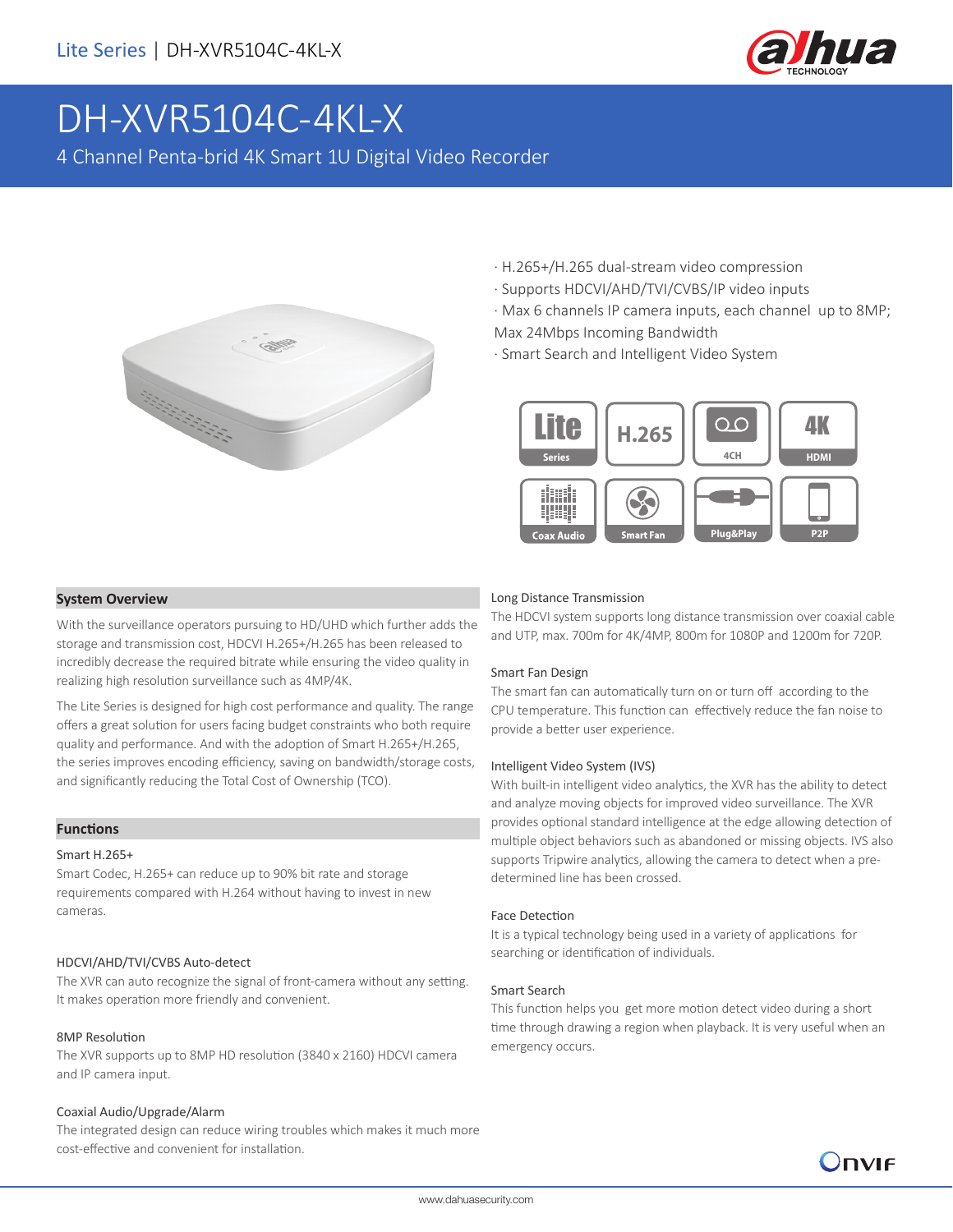## Lite Series | DH-XVR5104C-4KL-X

| <b>Technical Specification</b> |                                                                                                                                                                                                                                    | Video Detection and Alarm          |                                                                                                                                                                             |
|--------------------------------|------------------------------------------------------------------------------------------------------------------------------------------------------------------------------------------------------------------------------------|------------------------------------|-----------------------------------------------------------------------------------------------------------------------------------------------------------------------------|
| System                         |                                                                                                                                                                                                                                    | <b>Trigger Events</b>              | Recording, PTZ, Tour, Video Push, Email, FTP, Snapshot,<br><b>Buzzer and Screen Tips</b>                                                                                    |
| Main Processor                 | Embedded Processor                                                                                                                                                                                                                 | Alarm input                        | Motion Detection, MD Zones: 396 (22 × 18), Video Loss,                                                                                                                      |
| <b>Operating System</b>        | Embedded LINUX                                                                                                                                                                                                                     |                                    | Tampering and Diagnosis                                                                                                                                                     |
| Video and Audio                |                                                                                                                                                                                                                                    | Alarm input                        | N/A                                                                                                                                                                         |
| Analog Camera Input            | 4 Channel, BNC                                                                                                                                                                                                                     | Relay Output                       | N/A                                                                                                                                                                         |
| <b>HDCVI Camera</b>            | 4K, 6MP, 5MP, 4MP, 1080P@25/30fps, 720P@50/60fps,                                                                                                                                                                                  | Playback and Backup                |                                                                                                                                                                             |
|                                | 720P@25/30fps                                                                                                                                                                                                                      | Playback                           | 1/4                                                                                                                                                                         |
| AHD Camera                     | 5MP, 4MP, 3MP, 1080P@25/30, 720P@25/30fps                                                                                                                                                                                          | Search Mode                        | Time /Date, Alarm, MD and Exact Search (accurate to<br>second)                                                                                                              |
| <b>TVI Camera</b>              | 5MP, 4MP, 3MP, 1080P@25/30, 720P@25/30fps                                                                                                                                                                                          |                                    |                                                                                                                                                                             |
| CVBS Camera                    | PAL/NTSC                                                                                                                                                                                                                           | Playback Function                  | Play, Pause, Stop, Rewind, Fast play, Slow Play, Next File,<br>Previous File, Next Camera, Previous Camera, Full Screen,<br>Repeat, Shuffle, Backup Selection, Digital Zoom |
| IP Camera Input                | 4+2 Channel, each channel up to 8MP                                                                                                                                                                                                |                                    |                                                                                                                                                                             |
| Audio In/Out                   | $1/1$ , RCA                                                                                                                                                                                                                        | Backup Mode                        | <b>USB Device/Network</b>                                                                                                                                                   |
| Two-way Talk                   | Reuse audio in/out, RCA                                                                                                                                                                                                            | Storage                            |                                                                                                                                                                             |
| Recording                      |                                                                                                                                                                                                                                    | Internal HDD                       | 1 SATA Port, up to 10TB capacity                                                                                                                                            |
| Compression                    | H.265+/H.265/H.264+/H.264                                                                                                                                                                                                          | eSATA                              | N/A                                                                                                                                                                         |
| Resolution                     | 4K, 6MP, 5MP, 4K-N, 4MP, 3MP, 4M-N, 1080P, 720P, 960H,<br>D1, CIF                                                                                                                                                                  | Auxiliary Interface                |                                                                                                                                                                             |
|                                | Main stream: the 1st channel 4K(1~7fps), 6MP(1~10fps),<br>5MP(1~12fps), 4MP/3MP(1~15fps), others 4K-N(1~7fps),<br>4MP/3MP(1~15fps);<br>4M-N/1080P/720P/960H/D1/CIF (1~25/30fps)<br>Sub stream:960H(1~15fps);<br>D1/CIF(1~25/30fps) | <b>USB</b>                         | 2 USB Ports (2 USB 2.0)                                                                                                                                                     |
|                                |                                                                                                                                                                                                                                    | <b>RS232</b>                       | N/A                                                                                                                                                                         |
| Record Rate                    |                                                                                                                                                                                                                                    | <b>RS485</b>                       | N/A                                                                                                                                                                         |
|                                |                                                                                                                                                                                                                                    | Electrical                         |                                                                                                                                                                             |
| <b>Bit Rate</b>                | 32Kbps ~ 6144Kbps Per Channel                                                                                                                                                                                                      | Power Supply                       | DC12V/2A                                                                                                                                                                    |
| Record Mode                    | Manual, Schedule (General, Continuous), MD (Video detection:<br>Motion Detection, Video Loss, Tampering), Alarm, Stop                                                                                                              | Power Consumption<br>(without HDD) | <10W                                                                                                                                                                        |
|                                |                                                                                                                                                                                                                                    | Construction                       |                                                                                                                                                                             |
| Record Interval                | $1~$ ~60 min (default: 60 min), Pre-record: $1~$ ~30 sec, Post-<br>record: 10 ~ 300 sec                                                                                                                                            | Dimensions                         | Smart 1U, 205mm×211mm×45mm (8.1"×8.3"×1.8")                                                                                                                                 |
| Audio Compression              | AAC(only for the 1st channel), G.711A, G.711U, PCM                                                                                                                                                                                 | Net Weight                         | $0.5$ kg $(1.1$ lb)                                                                                                                                                         |
| Audio Sample Rate              | 8KHz, 16 bit Per Channel                                                                                                                                                                                                           | (without HDD)                      |                                                                                                                                                                             |
| Audio Bit Rate                 | 64Kbps Per Channel                                                                                                                                                                                                                 | Gross Weight                       | 1.1kg(2.4lb)                                                                                                                                                                |
| Display                        |                                                                                                                                                                                                                                    | Installation                       | Desktop installation                                                                                                                                                        |
| Interface                      | 1 HDMI, 1 VGA                                                                                                                                                                                                                      | Environmental                      |                                                                                                                                                                             |
| Resolution                     | HDMI:3840×2160, 2560×1440, 1920×1080, 1280×1024,<br>1280×720<br>VGA: 1920×1080, 1280×1024, 1280×720                                                                                                                                | <b>Operating Conditions</b>        | -10°C ~ +55°C (+14°F ~ +131°F), 10%~ 90% RH                                                                                                                                 |
|                                | When IP extension mode not enabled: 1/4                                                                                                                                                                                            | <b>Storage Conditions</b>          | -20°C ~ +70°C (-4°F ~ +158°F), 0~90% RH                                                                                                                                     |
| Multi-screen Display           | When IP extension mode enabled: 1/4/6                                                                                                                                                                                              | Third-party Support                |                                                                                                                                                                             |
| OSD                            | Camera title, Time, Video loss, Camera lock, Motion detection,<br>Recording                                                                                                                                                        | Third-party Support                | Dahua, Arecont Vision, AXIS, Bosch, Brickcom, Canon, CP<br>Plus, Dynacolor, Honeywell, Panasonic, Pelco, Samsung,                                                           |
| Network                        |                                                                                                                                                                                                                                    |                                    | Sanyo, Sony, Videotec, Vivotek, and more                                                                                                                                    |
| Interface                      | 1 RJ-45 Port (100M)                                                                                                                                                                                                                | Certifications                     |                                                                                                                                                                             |
| Network Function               | HTTP, HTTPS, TCP/IP, IPv4/IPv6, Wi-Fi, 3G/4G, UPnP, RTSP,<br>UDP, SMTP, NTP, DHCP, DNS, IP Filter, PPPoE, DDNS, FTP, Alarm<br>Server, P2P, IP Search (Supports Dahua IP camera, DVR, NVS,<br>etc.)                                 | Certifications                     | FCC: Part 15 Subpart B                                                                                                                                                      |
|                                |                                                                                                                                                                                                                                    |                                    | CE: CE-LVD: EN 60950-1/IEC 60950-1<br>CE-EMC: EN 61000-3-2, EN 61000-3-3, EN 55032, EN 50130,                                                                               |
| Max. User Access               | 128 users                                                                                                                                                                                                                          | EN 55024                           |                                                                                                                                                                             |
| Smart Phone                    | iPhone, iPad, Android                                                                                                                                                                                                              |                                    | UL: UL 60950-1                                                                                                                                                              |
| Interoperability               | ONVIF 16.12, CGI Conformant                                                                                                                                                                                                        |                                    |                                                                                                                                                                             |